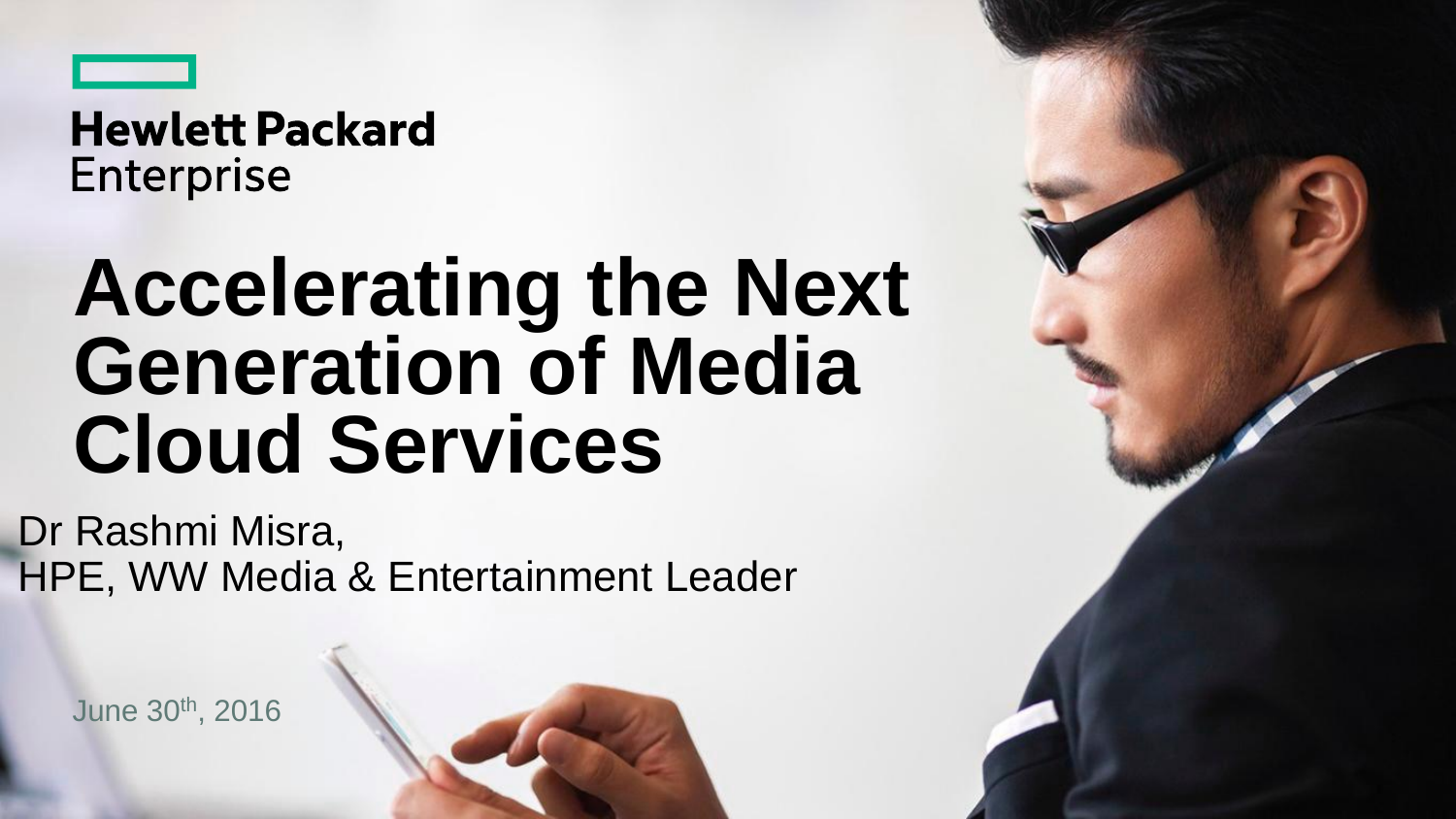## **Digital Transformation is Accelerating**

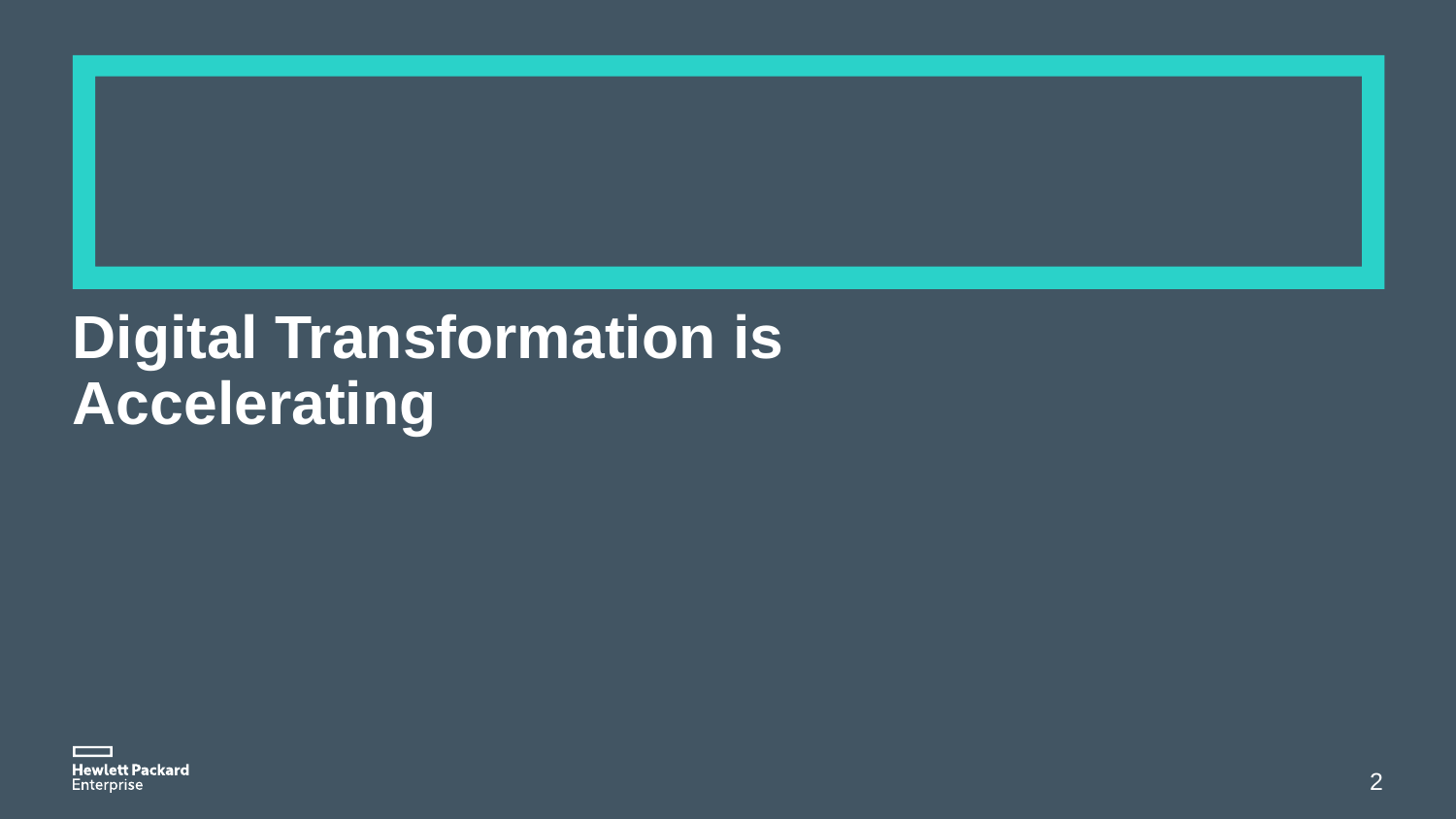### **Video consumption | trends**

Video consumption on digital platforms accelerates, and Millennials shift viewing time from traditional television services





\*Source: Hub Entertainment Research



**Per month watching video on Smartphones\***

\*Source: Nielsen

**USD market in 2020 for enterprise video** 

\*Source: Markets and Markets, 2016

- − The TV as we knew it has changed forever, creating new challenges for broadcasters and CSPs distributing videos
- − Connected devices enable customers to watchTV anywhere and any time, at home, or on the move
- Video is consumed on any type of device and with increased image resolution (new iPhones have 4K video recording)
- The global enterprise video market is expected to grow to USD 36.8 Billion to 2020, at a CAGR of 16.7% from 2015 to 2020
- − The Digital experience will be predictive and personalized with relevant recommendation for VoD as well as replay and non linear TV programs

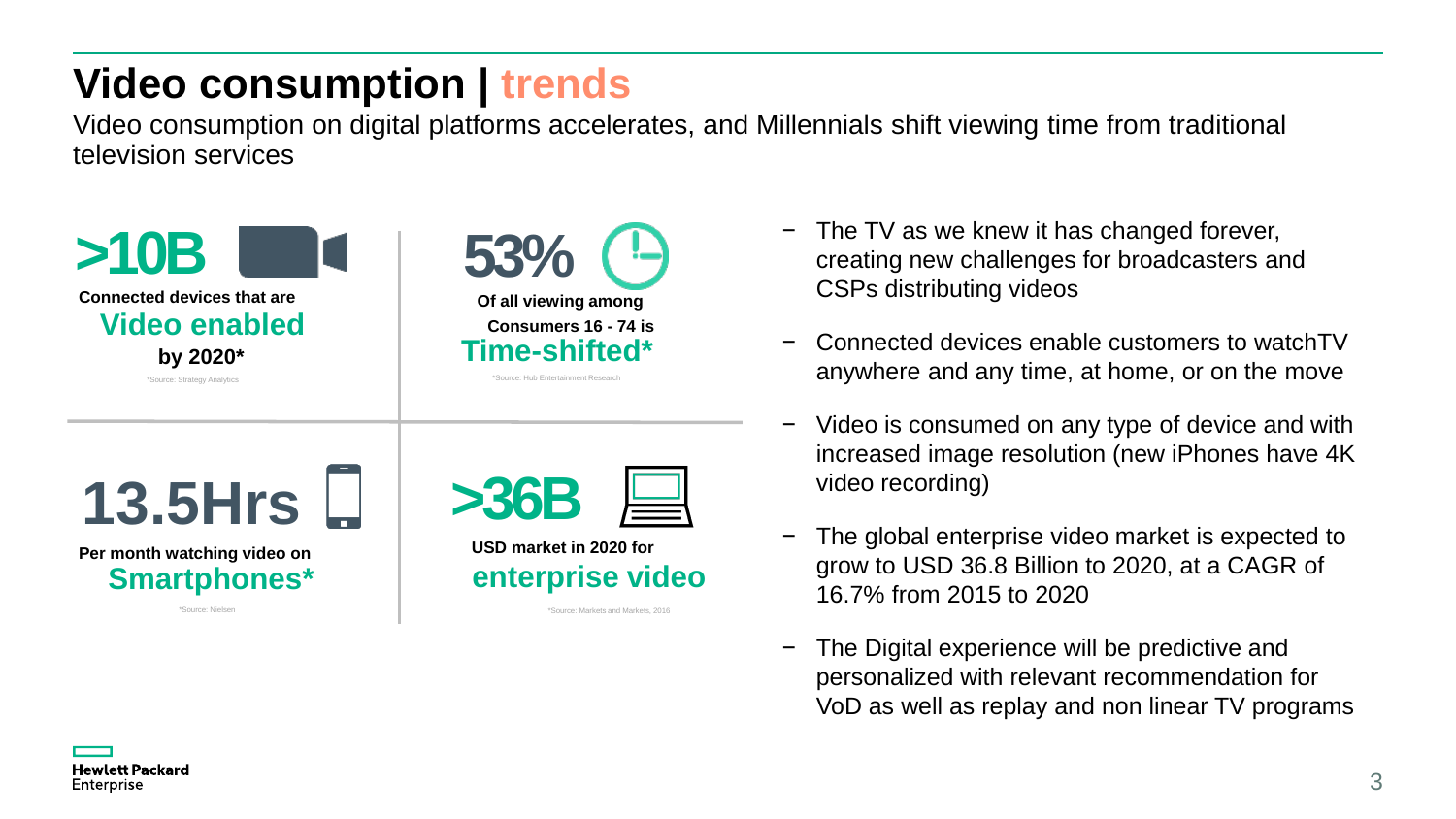### **The rise of screens | Device Trends**

Globally there will be more screens than people in 2017. The increased penetration of mobile screens increases the TV audience as more people are capable to receive videos at home and on the go

#### Trends: Simultaneous use of TV and smartphone for **Frequency of use of devices for video streaming videos**

How often do you watch video on your smartphone while you are watching TV?





*Attitudes and Usage Across Multiple Screens*

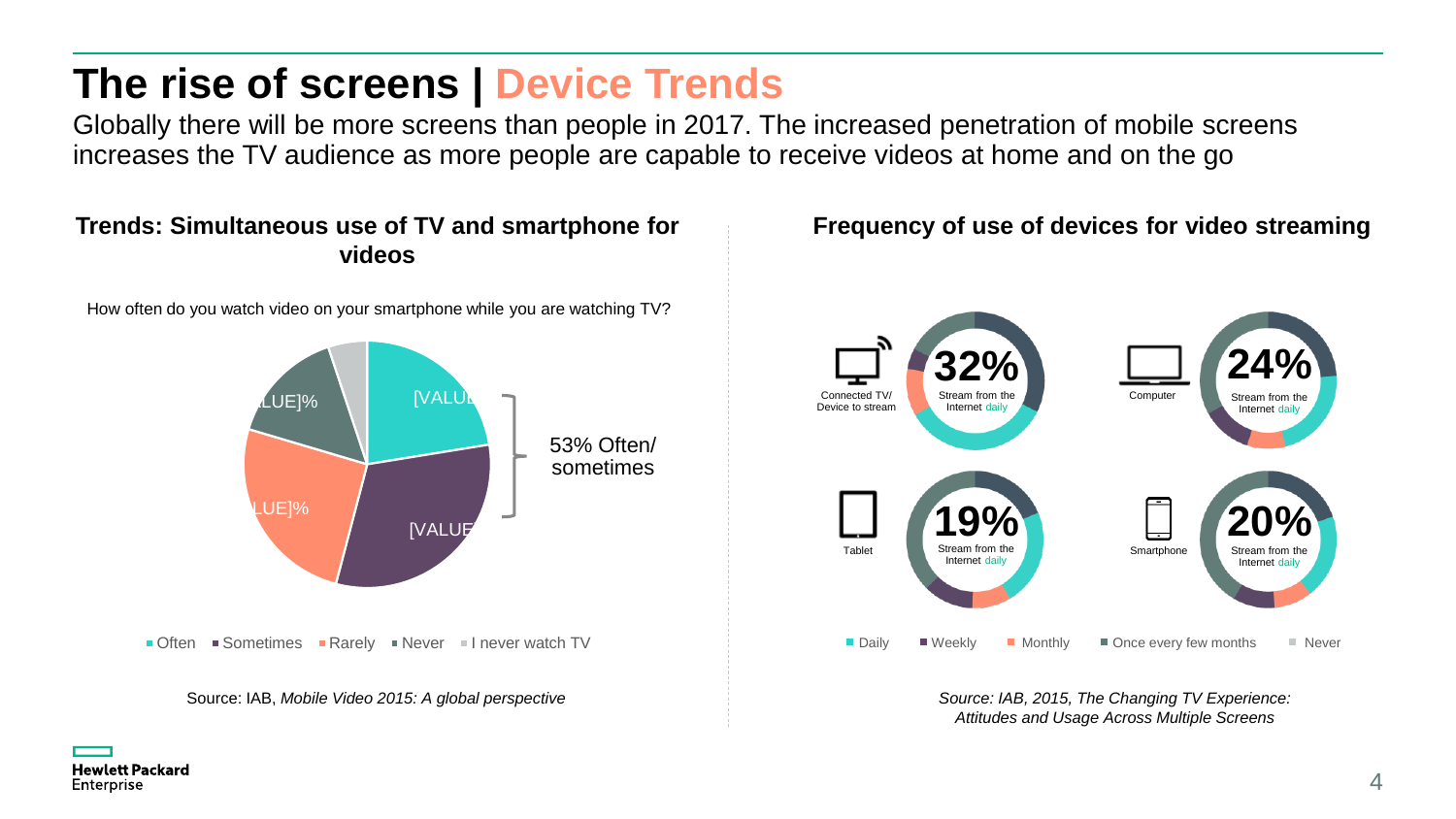### **Digital Video Advertising | Market trends**

Digital video advertising is one of the fastest growing interactive ad segments over the next years, with 'free' ad-supported streaming getting increasingly popular

#### **Worldwide online video advertising spending from 2005 to 2016 (bln US\$)**



Sources: Global entertainment and media outlook 2014-2018, PwC, Informa Telecoms & Media, Magnaglobal

- Global video Internet advertising revenue is rising at 26% CAGR
- **The boost in video consumption is boosted by Mobile** devices with larger screens and connected devices
- The increased penetration of other connected devices (connected TVs, Set top Boxes, OTT sticks) is boosting the consumption of Ad – supported video streaming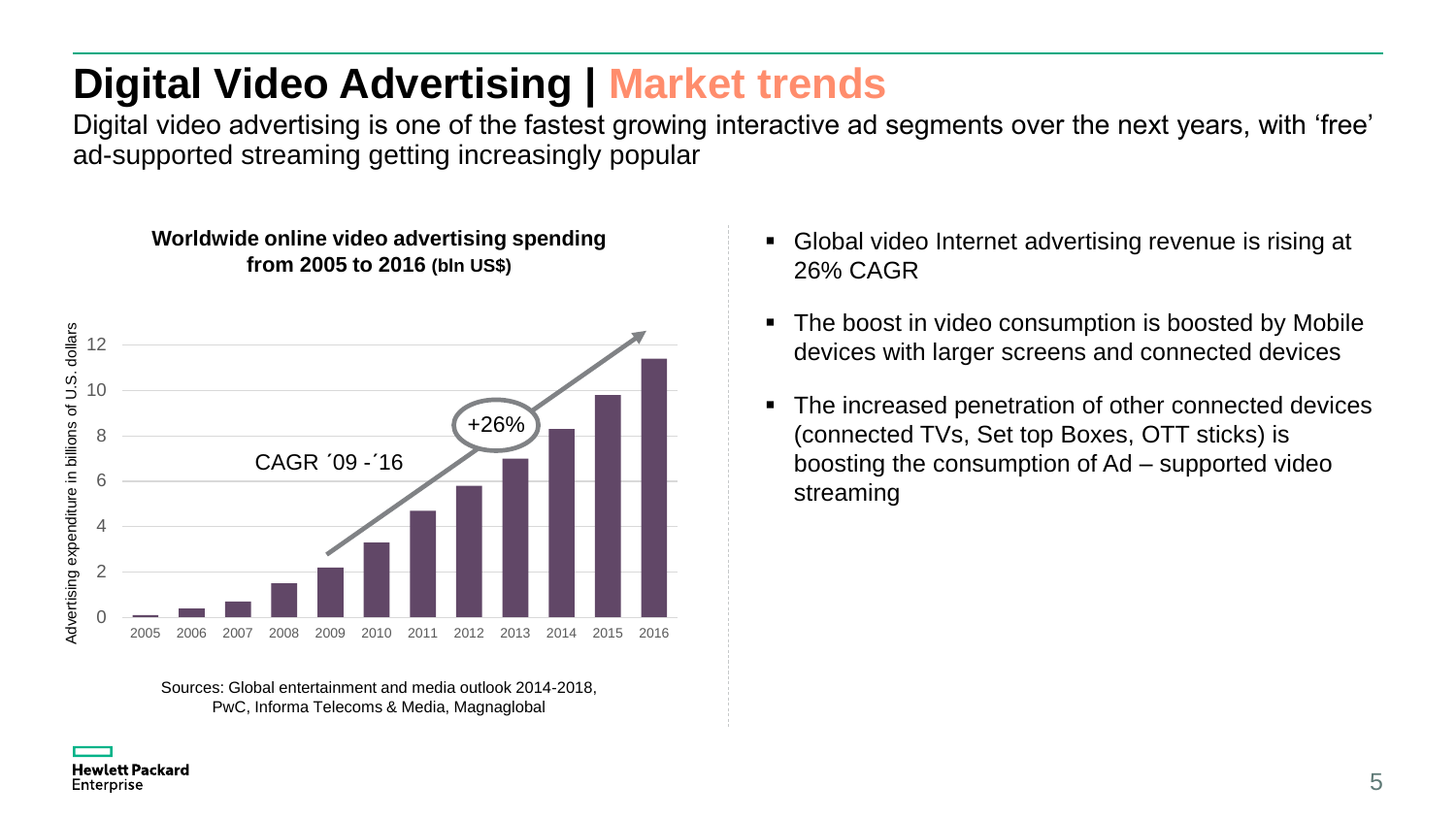### **The pressure on costs | Infrastructure Trends**

When up to 90% of internet traffic is video, the CSPs feel the bottom line impact. The increased penetration of smartphones increases the people's ability to watch videos anytime, anywhere



Enterprise

- Mobile video traffic on cellular networks is skyrocketing at 45% CAGR
- **However, with 8% CAGR, the revenues from** smartphones doesn't grow as fast
- CSPs need to radically change their media supply chain to improve operational efficiency and capture new business opportunity
- **CSPs actively pursue the Virtualization of** Media services (NFV, Hybrid Cloud, Services Orchestration...) for full agility and faster Time to Market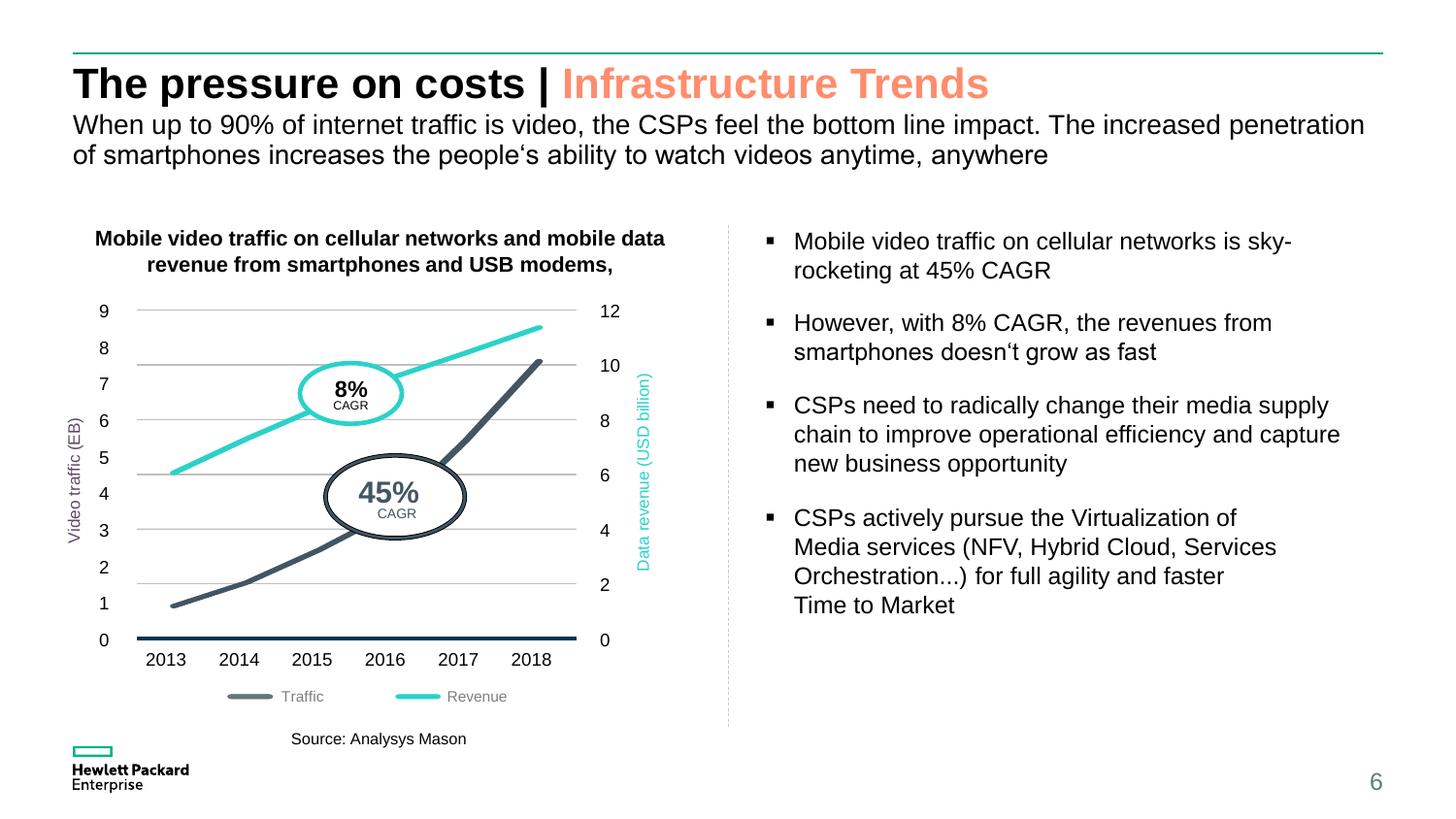### **A fundamental shift | A/V Trends**

The shift from linear to non-linear content demands a seamless transition to the IP network of the future where content can be grabbed when needed and infrastructure responsive to its needs





**Hewlett Packard** Enterprise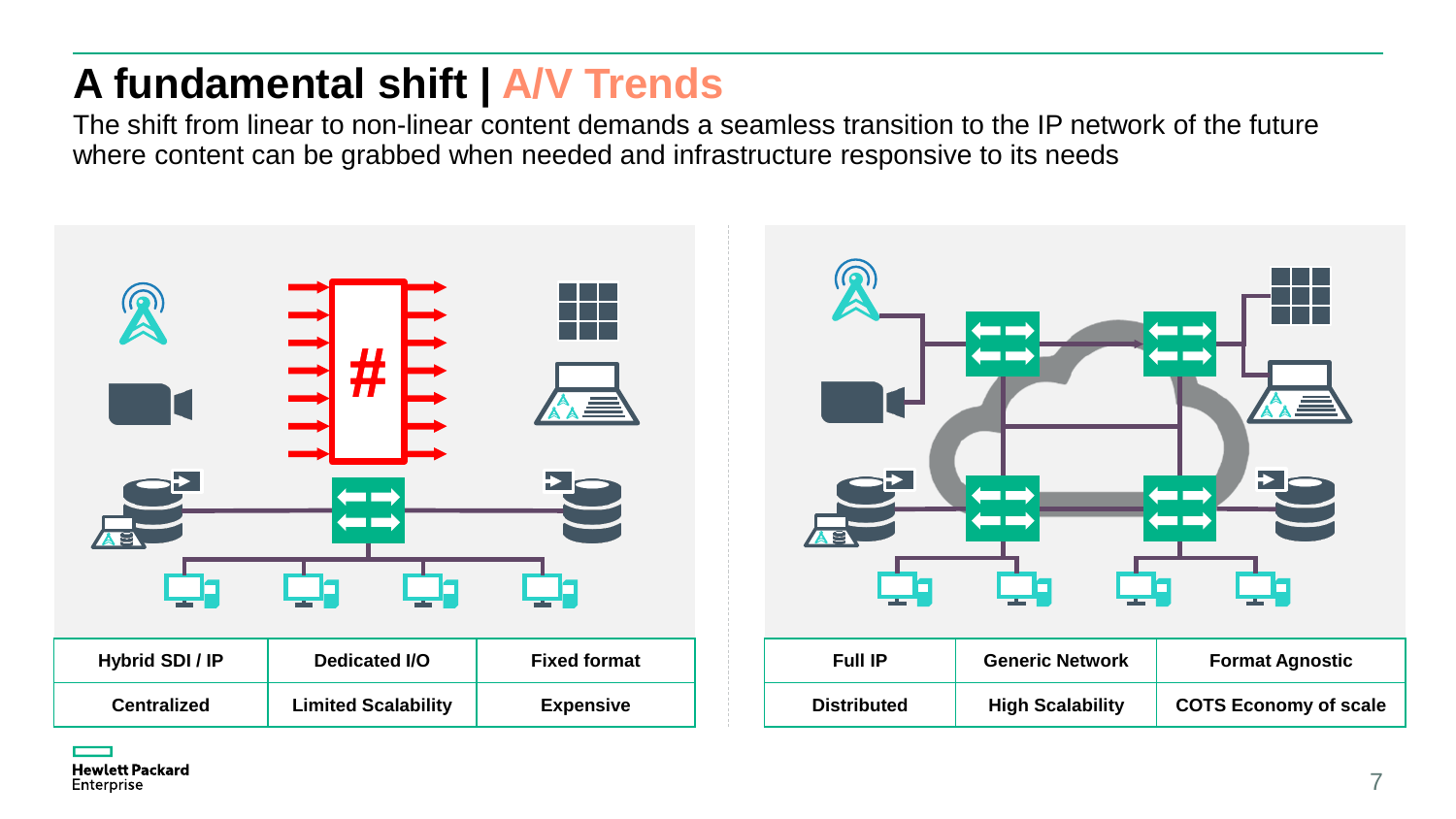### **4K UHD | Video quality trends**

The rise of 4K Ultra High definition is having radical impacts on video infrastructure



- File size > 8 times conventional HD 1080i or 720p TV program
	- **High processing power of High efficiency video** compression
	- **Larger Storage**
	- **Much larger networking capabilities**
- **Consequence:** 
	- **Hybrid cloud model**
	- **IF networking is the only viable option (format, cable)**
	- **Upgrade of encoding and management technologies**

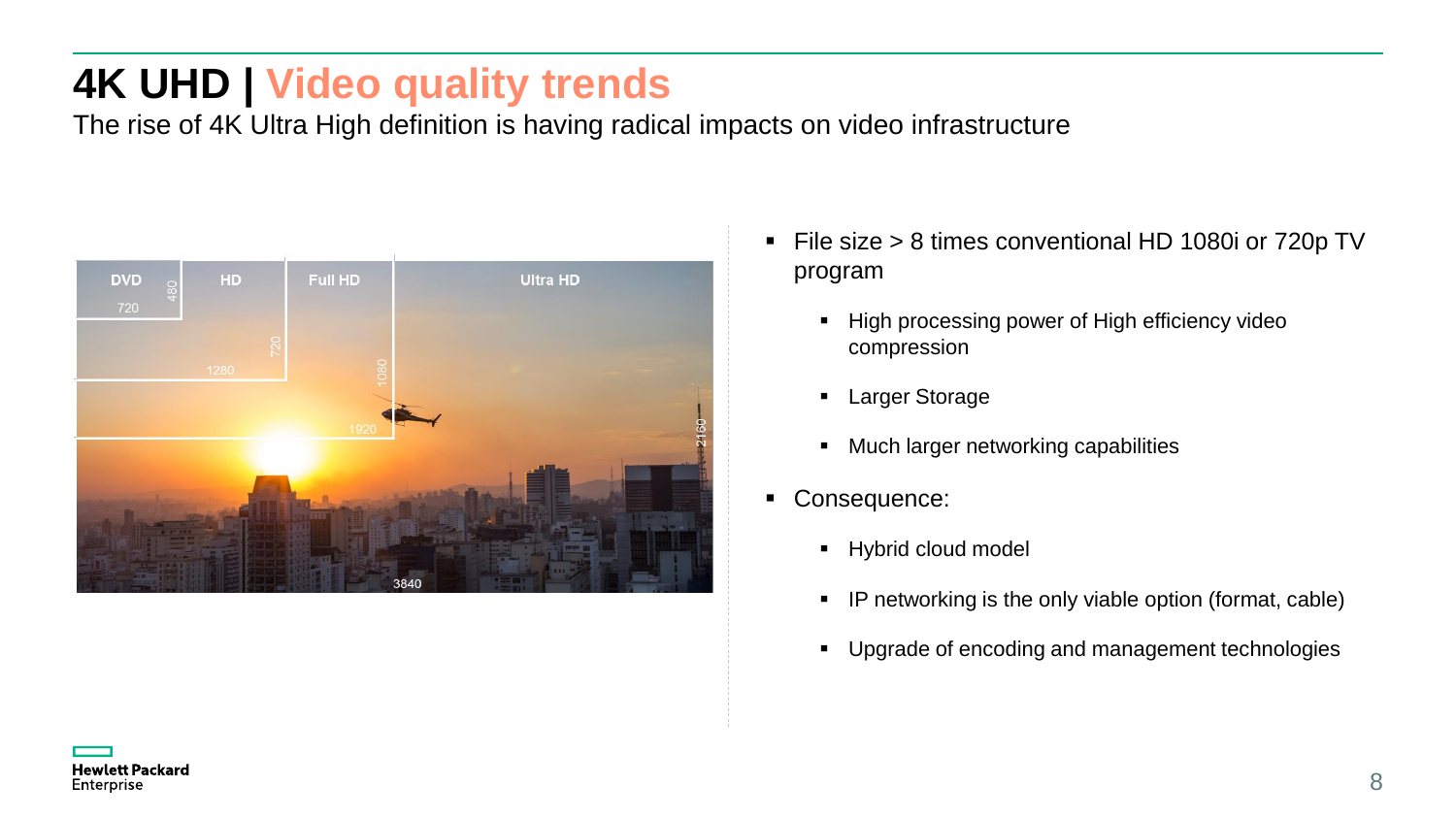### **The TV Value Chain | Convergence of CSPs and Broadcasters**

The relationship between content and carriage of content becomes even more important as convergence finally happens between internet, telecoms and tv.

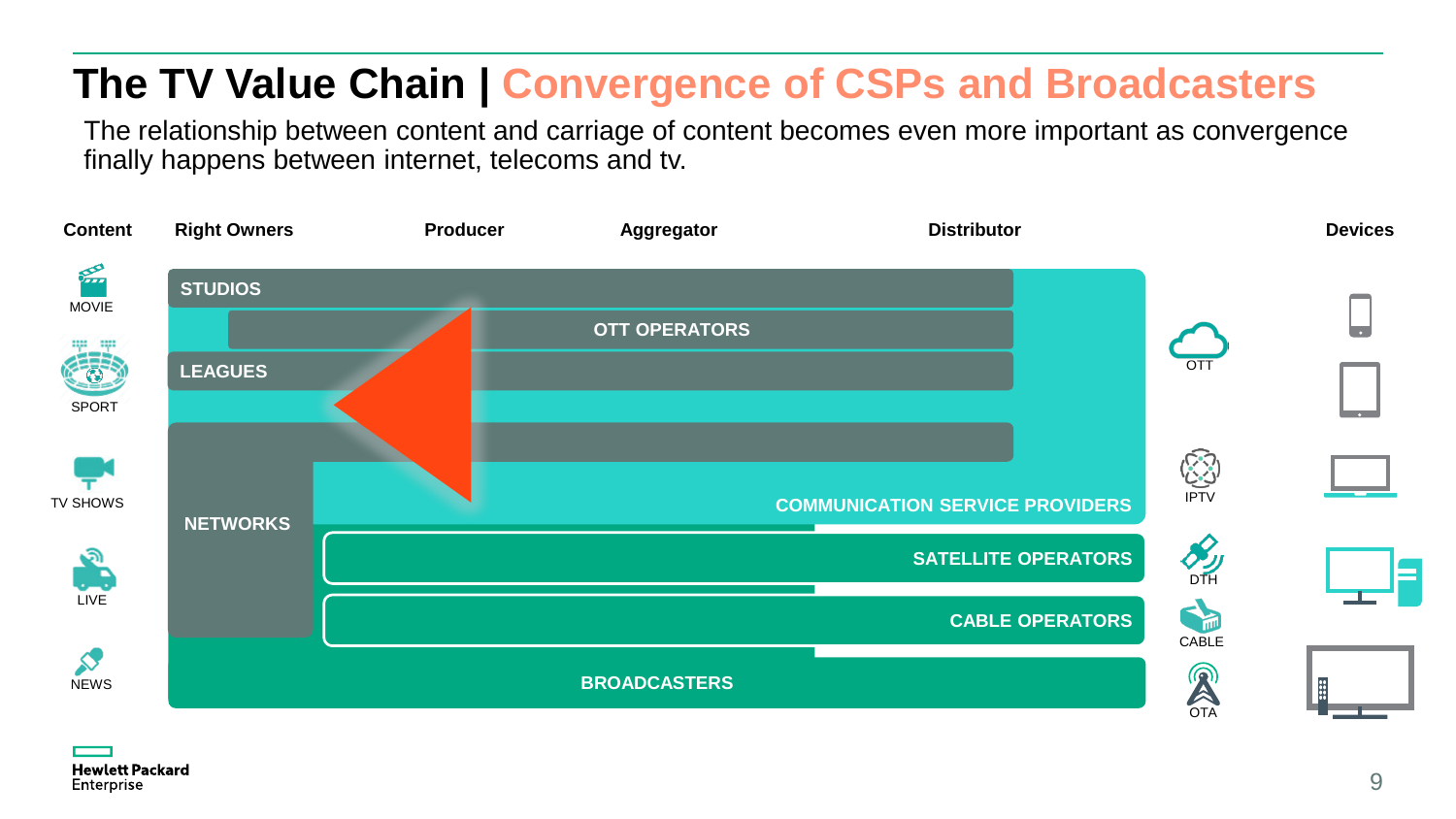### **Media cloud services** The era of virtualization

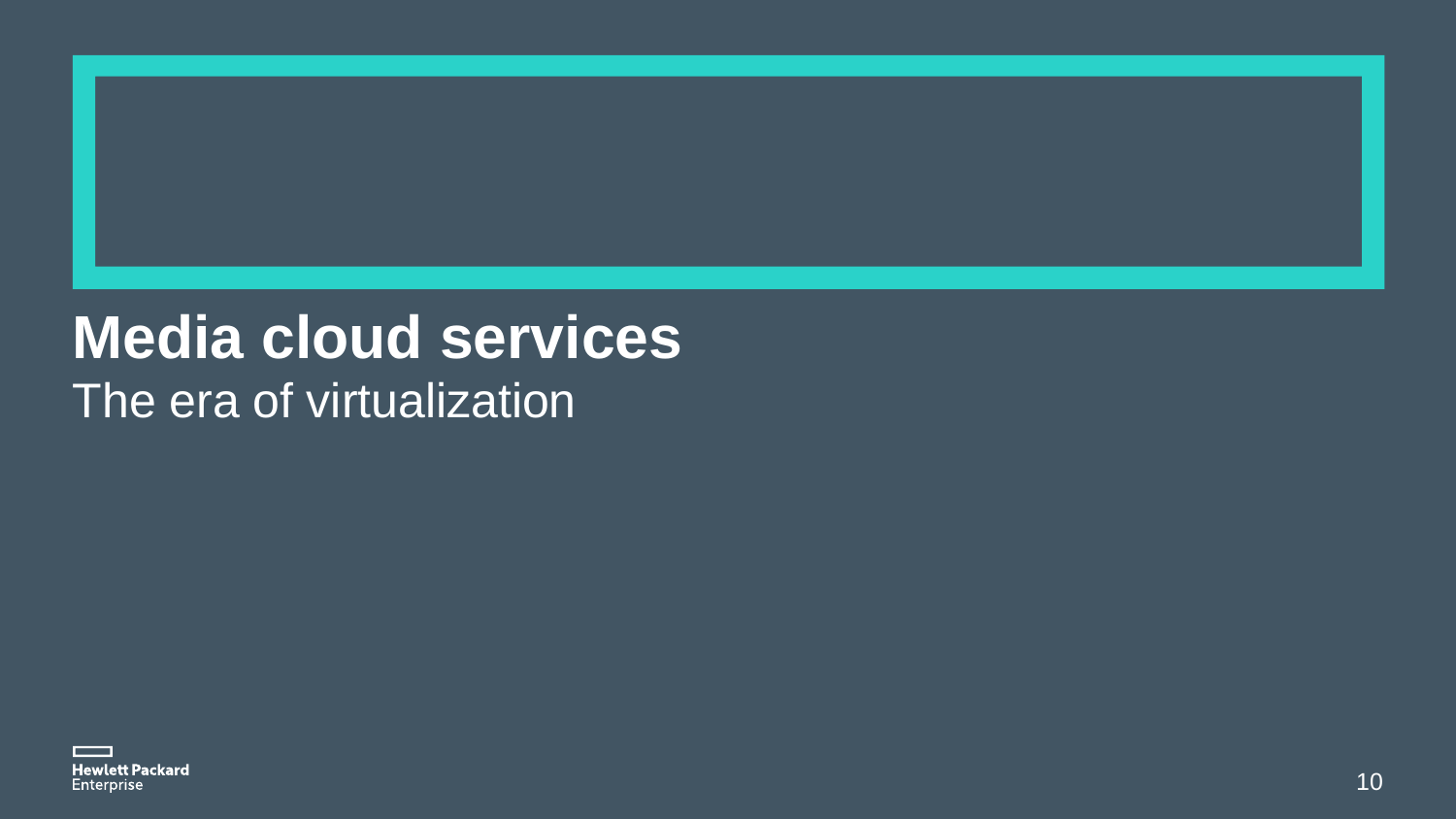### **The path to Rich Video Services**

### **CMO / Marketing and Product Teams**

- − Any time services: Replay, record, on-demand
- − Any device services: Mobiles, TVs, tablets
- − New viewing options: TV Everywhere; OTT
- Viewing enhancements: 4K, HDR, HFR
- − Improved experience: Dynamic Ads

#### **CTO / CIO / Network Operations**

- − Transformation to IP and Cloud
- − Expansion to new platforms: OTT, VoD
- − Future-proof and agnostic infrastructure
- Scalability to manage peaks periods or events

#### **Services Layer**

- Cloud-deployable
- Adaptable to all platforms
- Future-proofed

#### **Resource Layer**

- Baseband to hybrid IP
- Cloud-based operations ready
- Virtualized network functions
- Elastic scale

**Hewlett Packard** Enterprise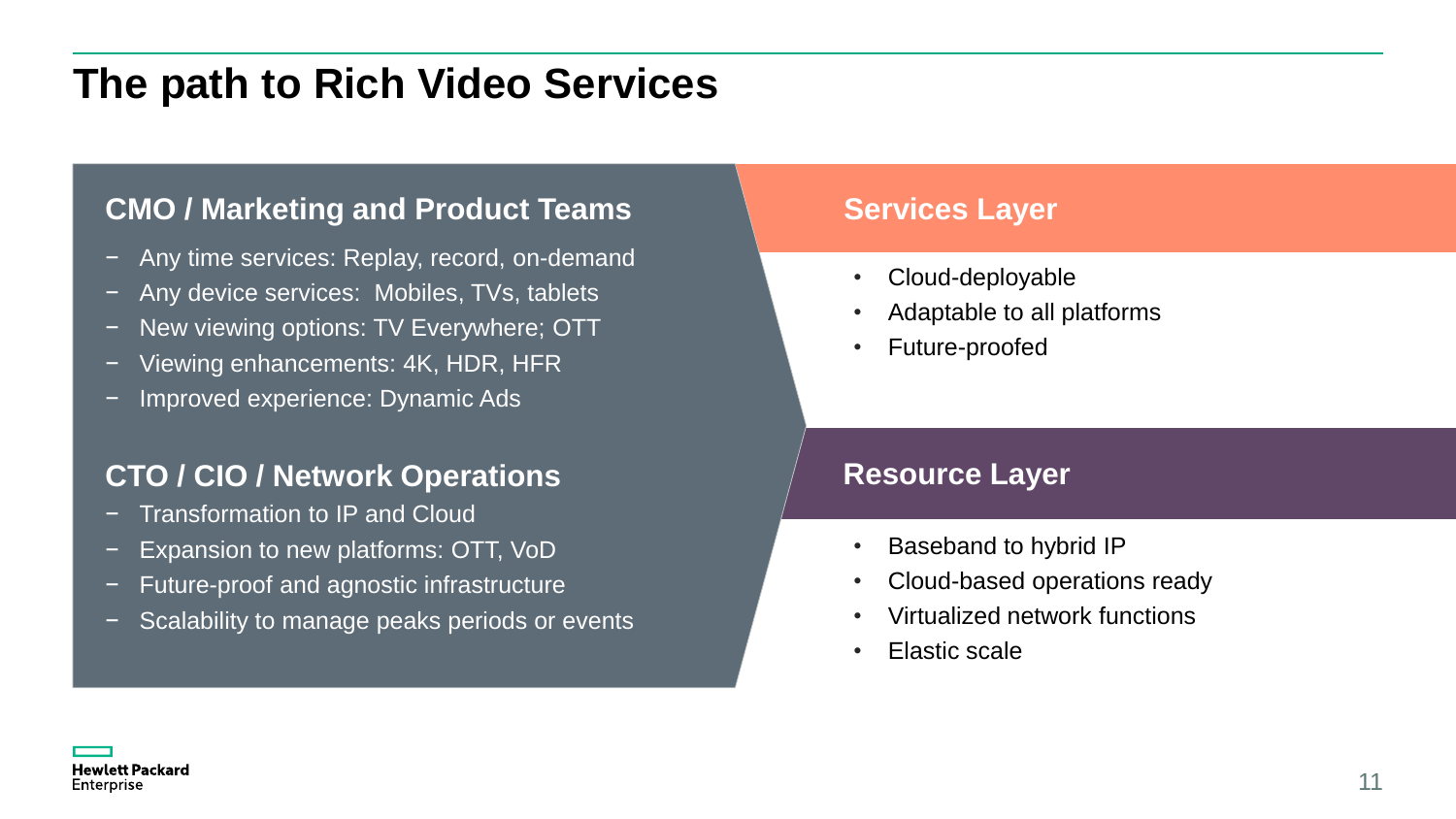### **The innovation of Media Services with NFV infrastructure**

Boost innovation and reduce operational overhead

| <b>Content</b><br><b>Management</b>                                                                                         | <b>DAI</b>                                                                                                                   | <b>Cloud DVR</b>                                                                                                                        | <b>vCDN</b>                                                                                                                                                                       | <b>Virtualized</b><br>head end                                                                      |
|-----------------------------------------------------------------------------------------------------------------------------|------------------------------------------------------------------------------------------------------------------------------|-----------------------------------------------------------------------------------------------------------------------------------------|-----------------------------------------------------------------------------------------------------------------------------------------------------------------------------------|-----------------------------------------------------------------------------------------------------|
| Media management<br>and automation<br>functions                                                                             | Advertising insertion in<br><b>ABR</b> streams                                                                               | Virtualize and manage<br>multiscreen on-demand<br>services in hybrid<br>environments                                                    | <b>Optimized virtual CDN</b><br>for video distribution in<br>hybrid deployments                                                                                                   | End-to-end OTT head<br>end, packaging OTT                                                           |
| <b>Benefits</b><br>Manage virtual<br>resources<br>Improve<br>operational<br>efficiency<br>Automate and<br>monitor processes | <b>Benefits</b><br>Dynamic resources<br>allocation<br>Flexibility on events<br>and geographies<br>No proactive<br>allocation | <b>Benefits</b><br>Absorb peaks<br>Exceed geo<br>capacities<br>Simplify operations<br>Optimize<br>operational cost<br><b>Faster GTM</b> | <b>Benefits</b><br>On demand<br>resources<br>allocation<br>Evening and WE<br>$\bullet$<br>peaks management<br>Leverage on other<br>$\bullet$<br>enterprise services<br>structures | <b>Benefits</b><br>Dynamic resources<br>allocation<br>Cost-efficient<br>$\bullet$<br>recovery model |
| <b>Management - Single Orchestration Layer</b><br>Operate on hybrid environment                                             |                                                                                                                              |                                                                                                                                         |                                                                                                                                                                                   |                                                                                                     |
| <b>OpenStack</b>                                                                                                            |                                                                                                                              |                                                                                                                                         |                                                                                                                                                                                   |                                                                                                     |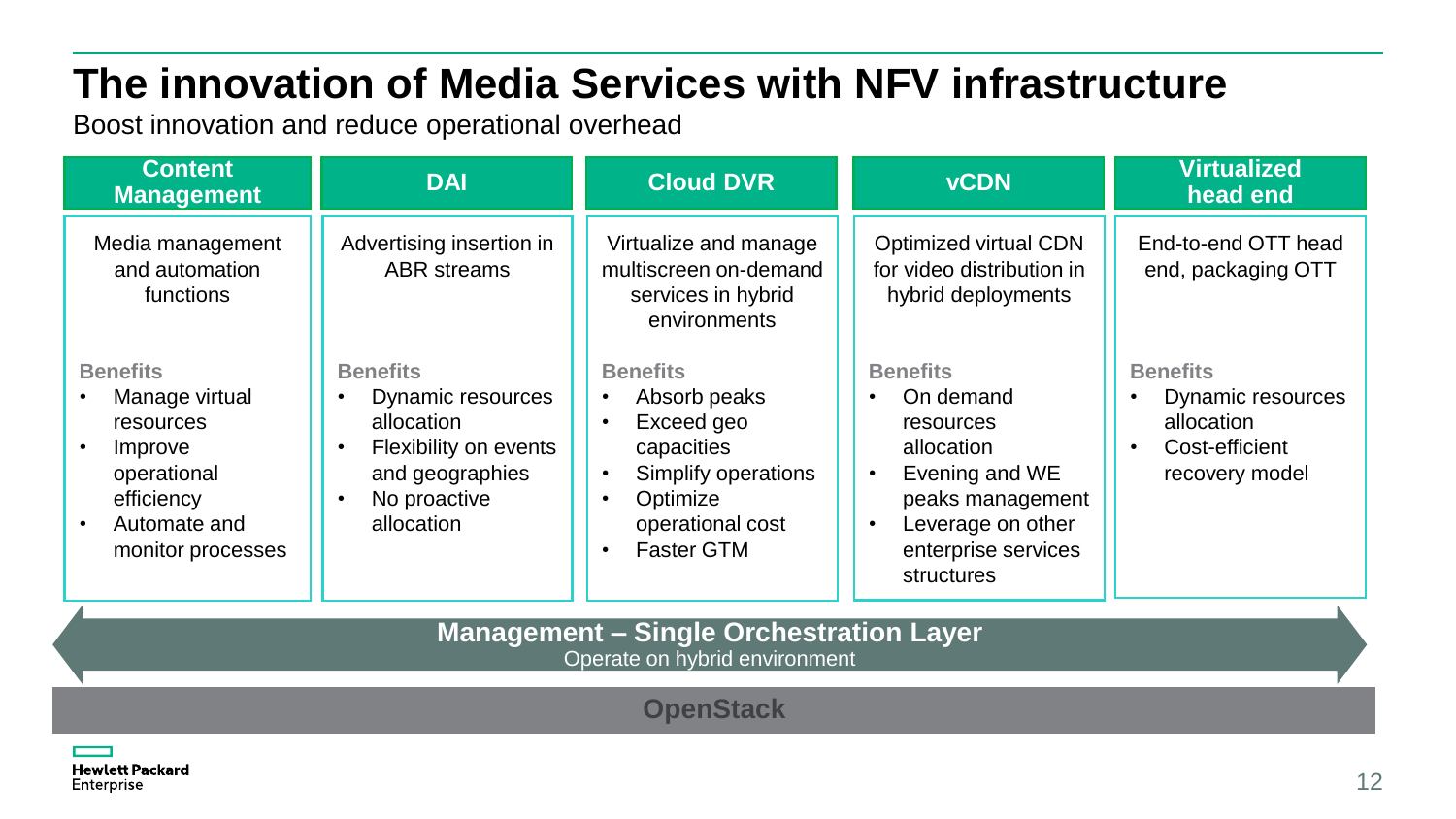### **HPE Content Distribution Virtualization Functional architecture**

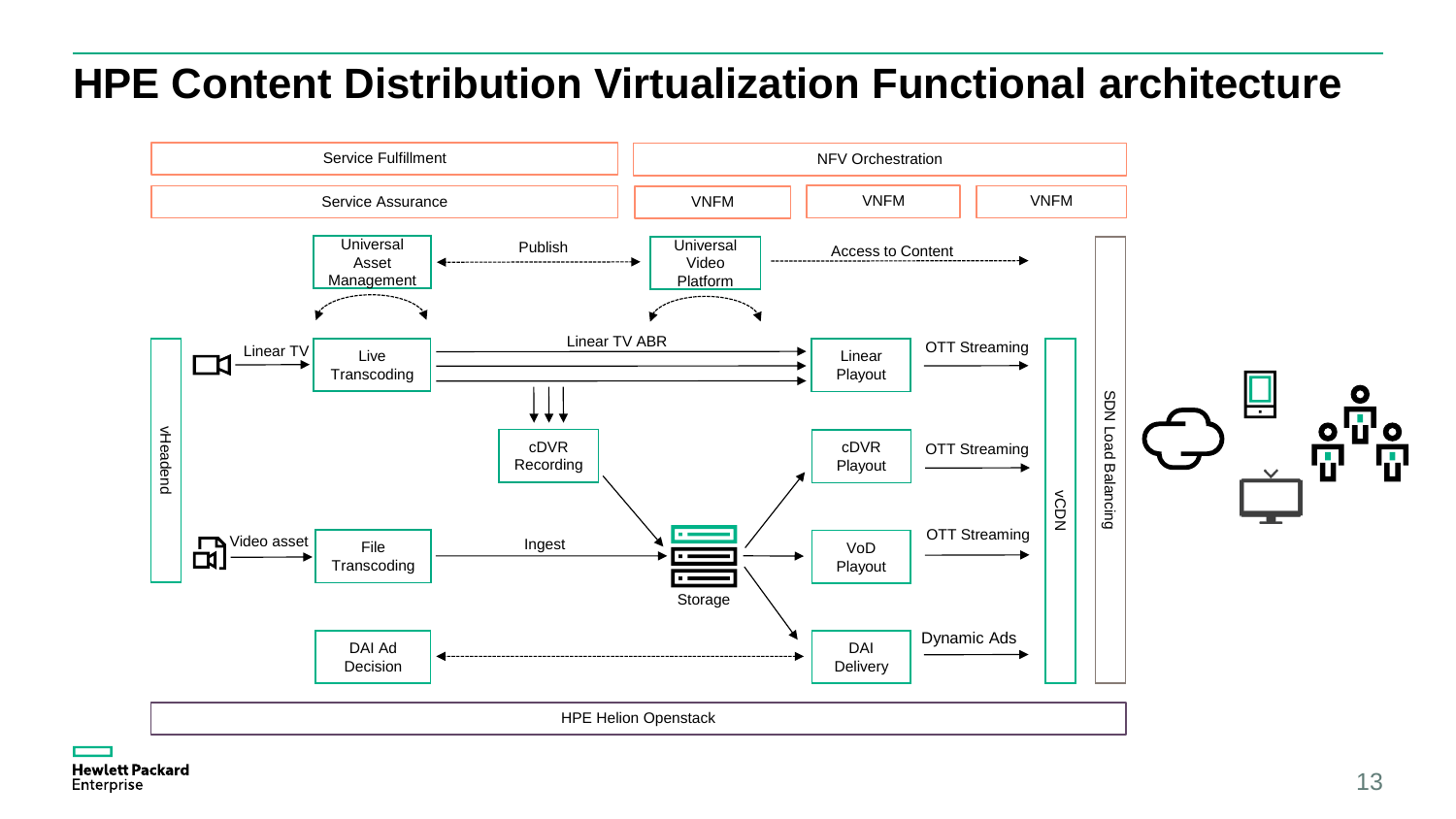### **Accelerating Time-to-market**









click install

**Hewlett Packard** Enterprise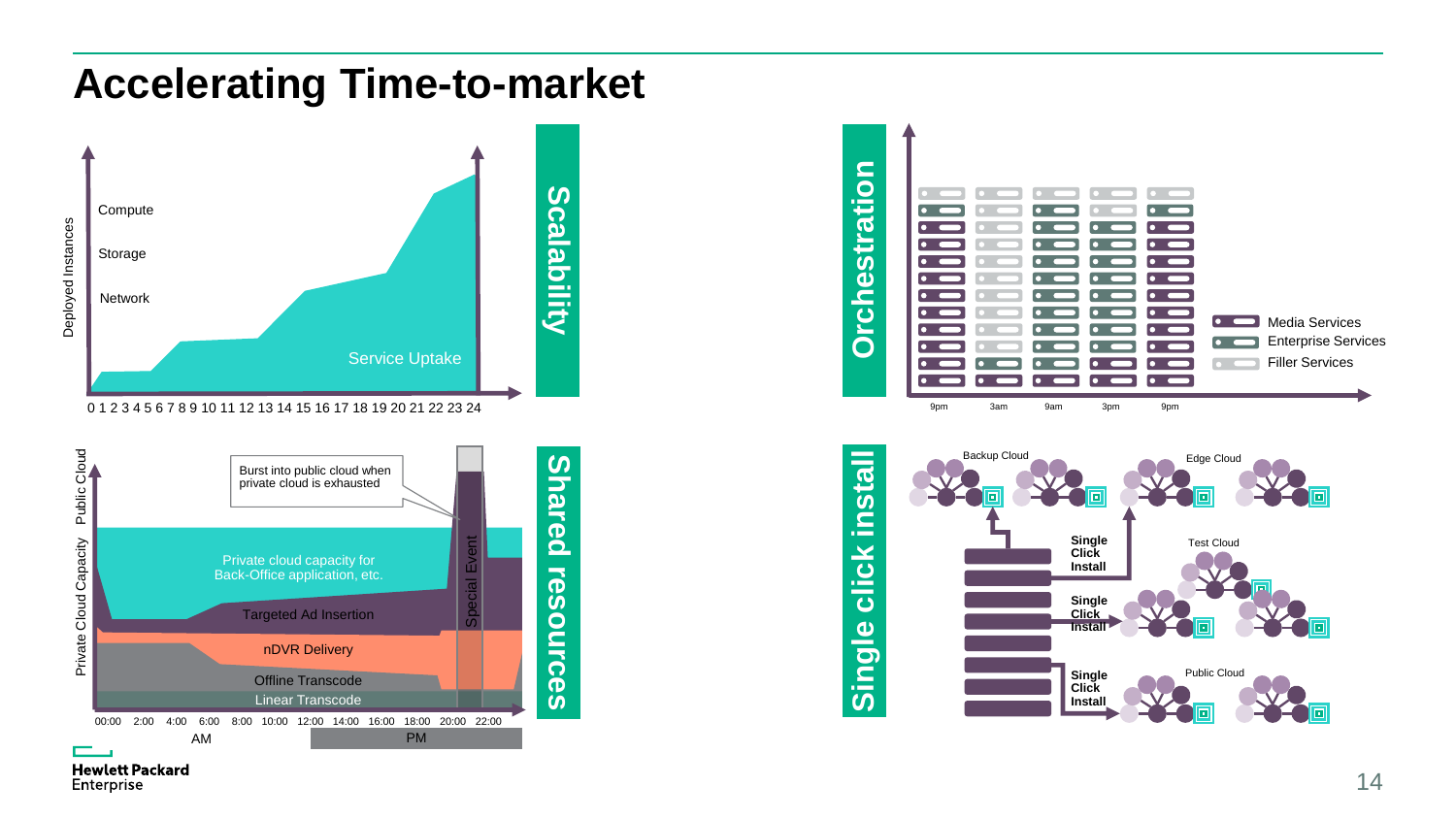### **What to expect from NFV for your new Media Cloud Services**

A complete new set of Video management and delivery services

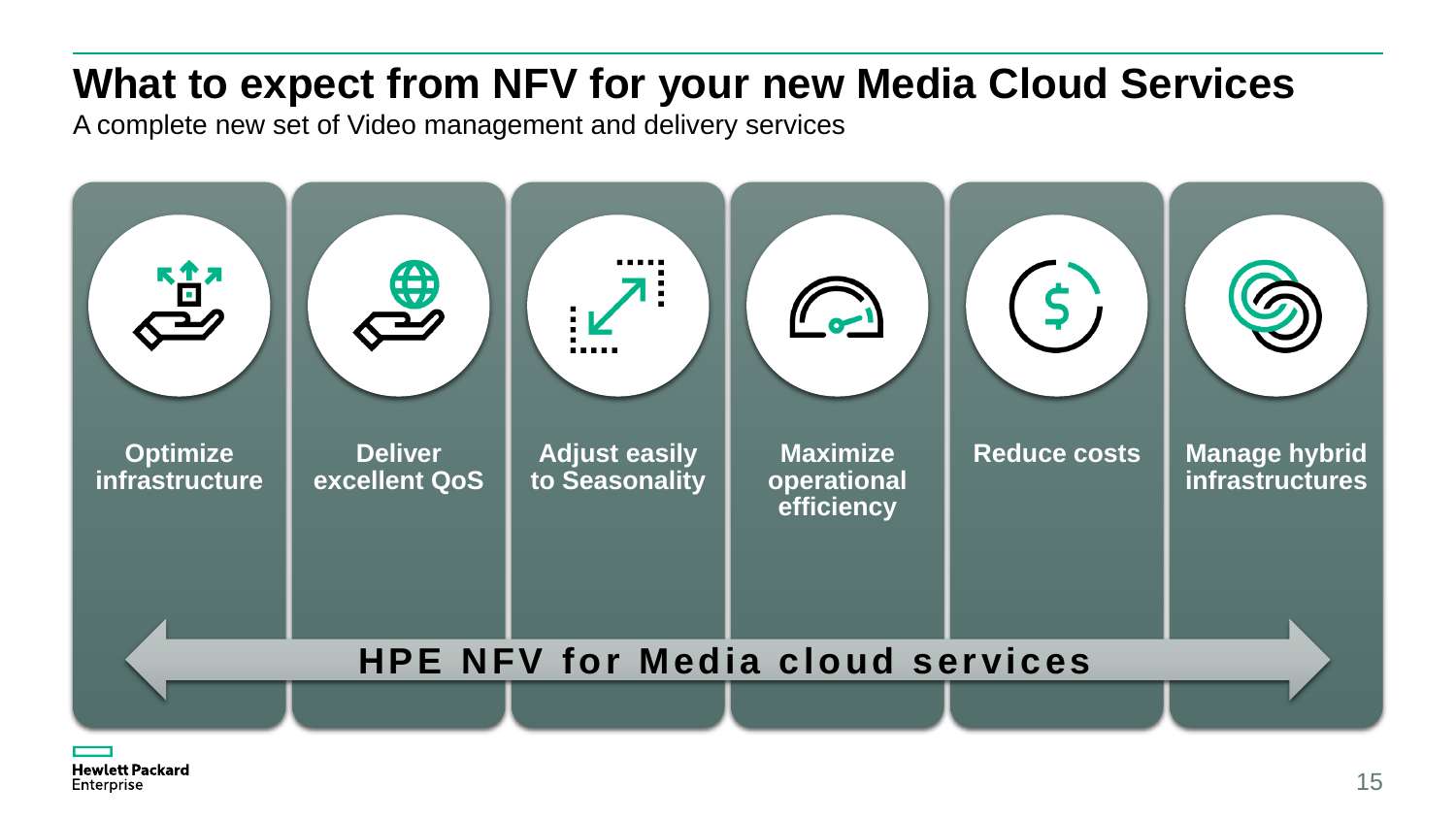### **How to succeed in this evolving industry**

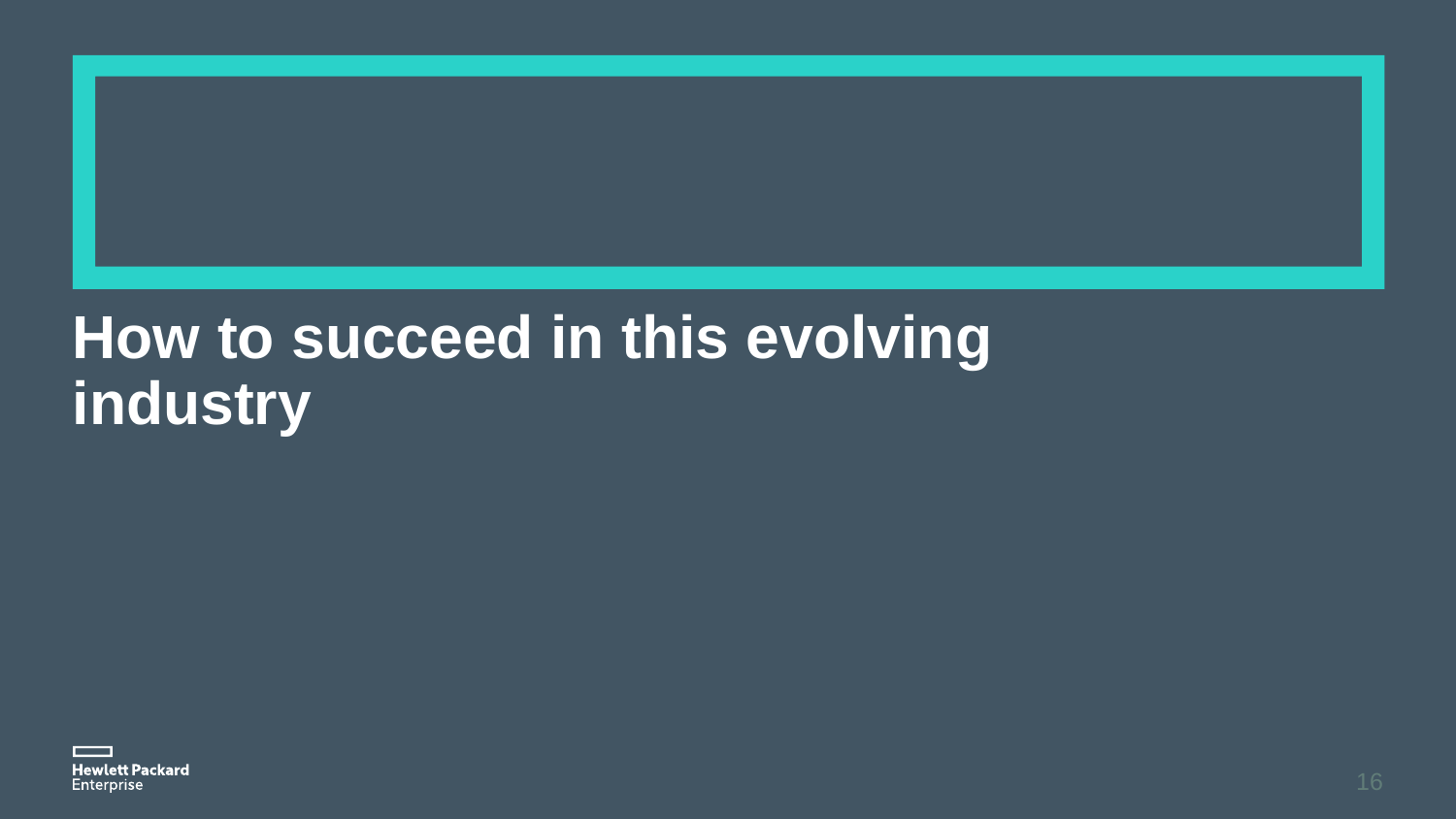### **Fulfilling the vision | Would** *you* **succeed in** *your* **transformation?**

How to efficiently deploy, lower risk and avoid vendor lock-in

HPE brings you:

- − Transition from Baseband only to **Hybrid** IP and bare metal environments
- − **Complete E2E** set of modular solutions to manage and automate media assets lifecycle
- − OpenNFV: Bringing broad **interoperability** through open standards and open source
- − **Flexible user interface**, fully configurable to environment and preferences
- − Powerful **orchestration** capabilities with **HPE NFV Director**
- − Advanced **IT services** to efficiently manage transitions
- − HPE brings the business **Expertise** of a market leader for cloud, infrastructure, orchestration, virtual network functions, experienced in defining and delivering large and complex solution for telecom and broadcast companies

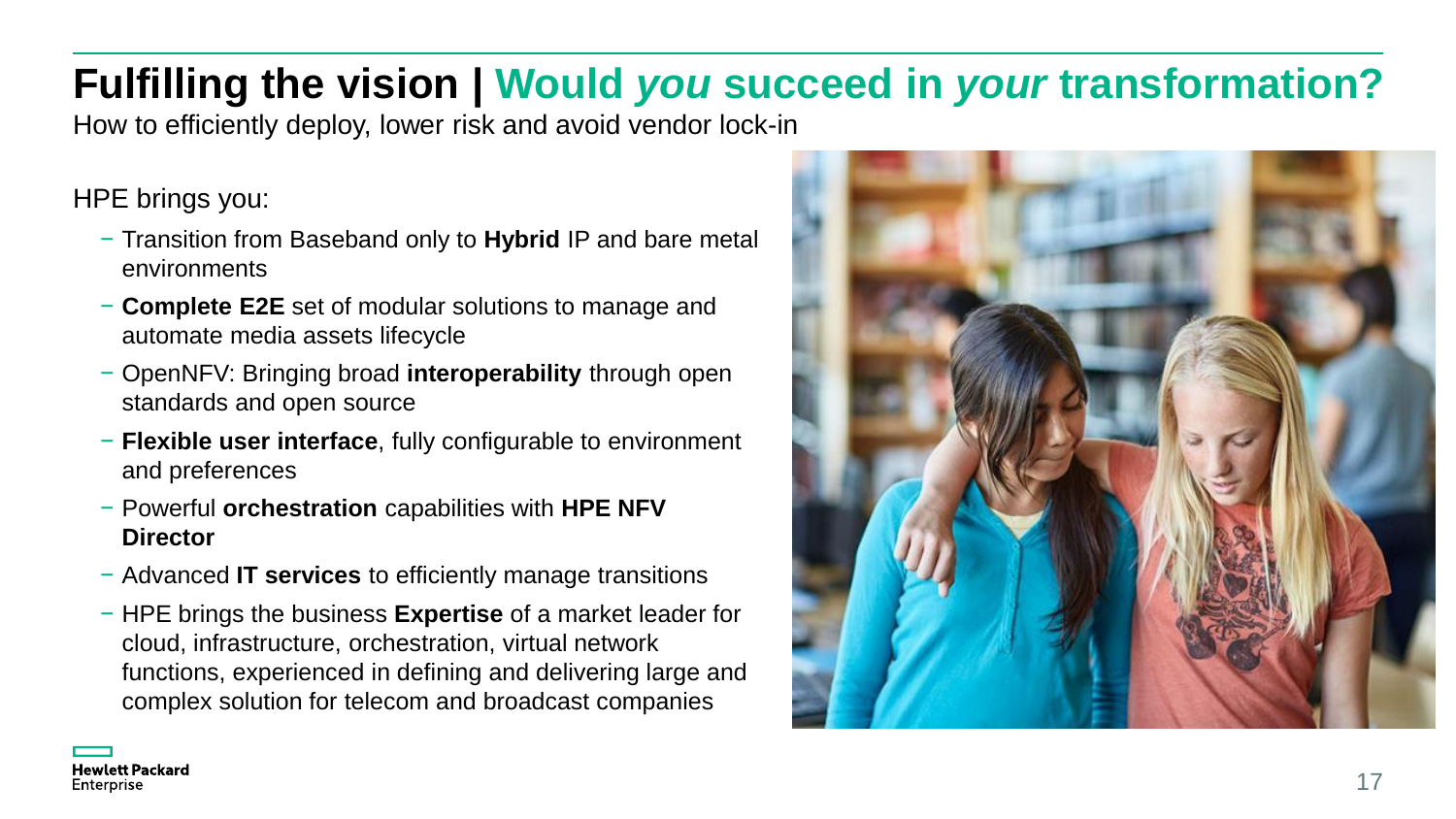### **Key success factors**

Work with a strong partner for your transformation journey

**Define a Media Cloud strategy that really meets your business objectives** 



Which Media service in which cloud

Cost structure

Media services deployment

**Define the right Media services virtualization strategy**



What to virtualize Which KPIs

Vendor Lock-in Supportability requirements Media virtualized NFV services

**Define an open virtualization architecture**

**Get the right Management & Orchestration layer for hybrid environments**



Operational silos Hybrid environments Manage services not

products and products are also

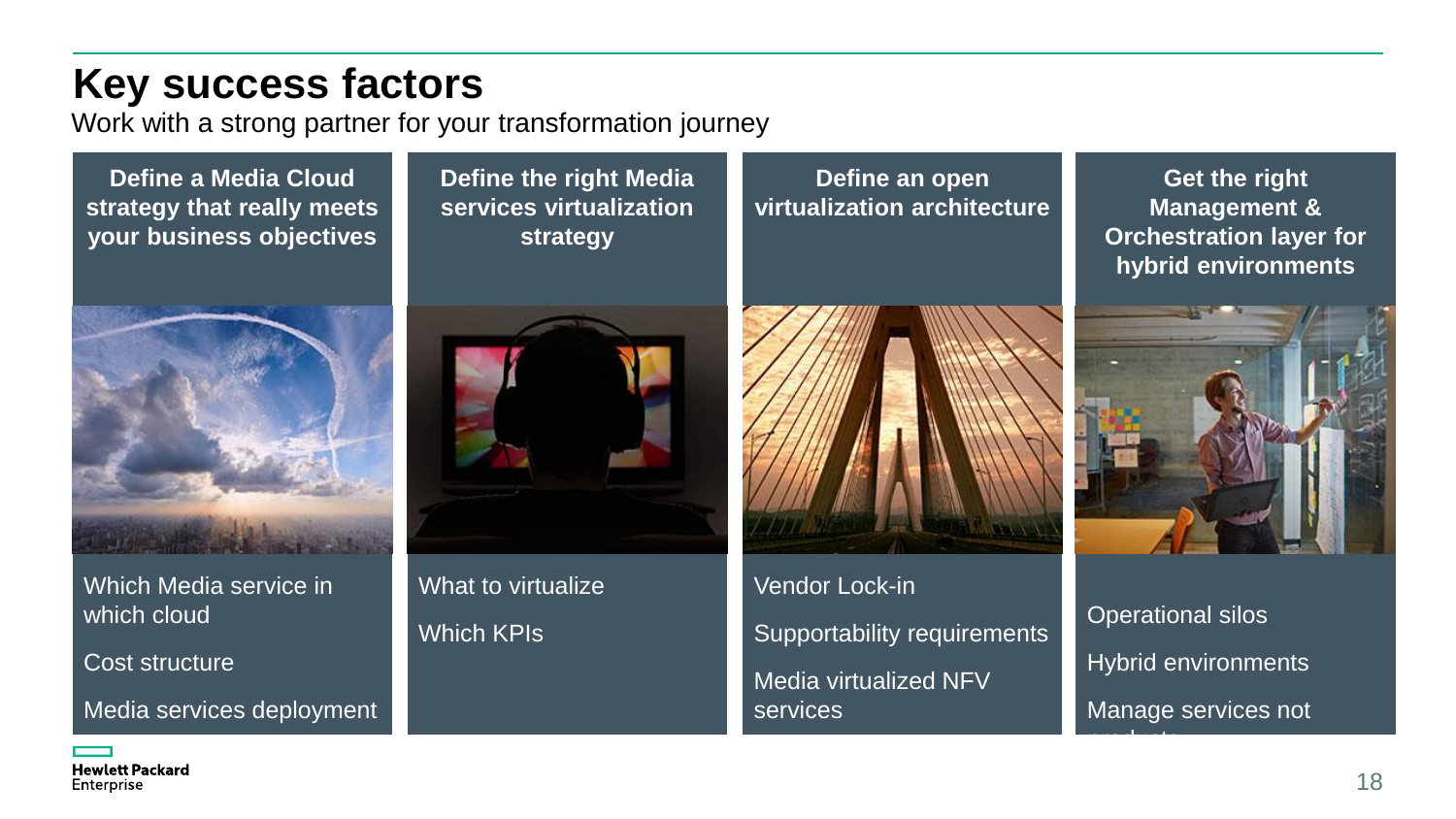### **From multiplatform chaos to new IP media consumption models**

- Consolidate legacy systems into virtualized media cloud services, and get the flexibility to efficiently manage, with single click deployment, faster time-to-monetize and scaling for special events
- Reduce operational costs and complexity with standardized operations and processes to manage media cloud services
- –Enable a rich and immersive customer experience with customized content, advertising, social media and recommendations
- Cater to changing viewer habits demanding unparalleled experience anytime, anywhere, perfectly tailored for choice of device



![](_page_18_Picture_6.jpeg)